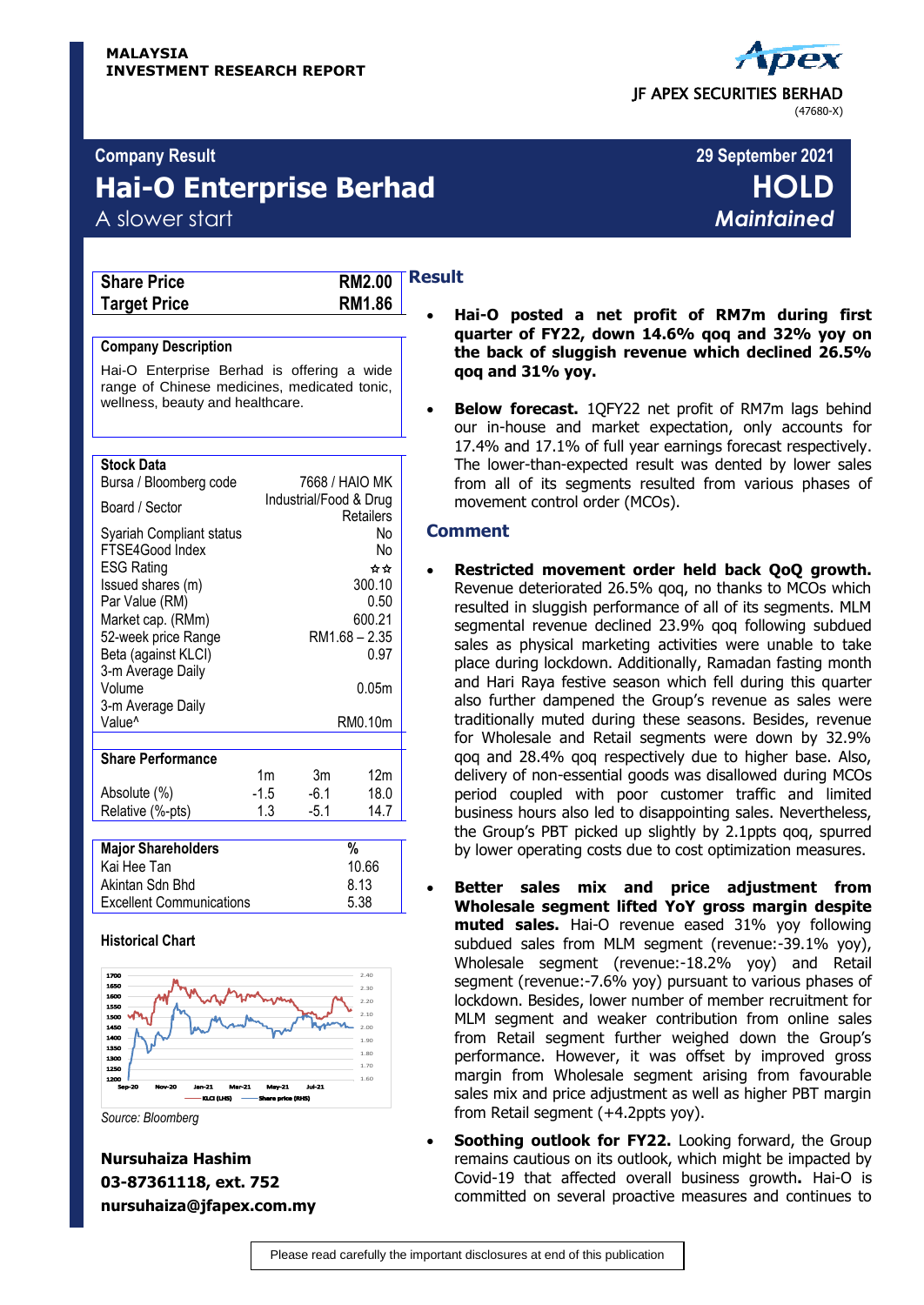strengthen its position as a premier healthcare player such as emphasizing on online platforms as well as reinforcing of digital adoption for marketing and selling products which applied for all of its segments. Also, the Group will focus more on affordable range of health products as well as to implement strategies to penetrate youngster market. Overall, we expect the Group's business to go through stiff operating environment despite some relaxation of economic activities as we expect consumer sentiment to remain weak at this juncture resulted from lower contribution from its online platform segments.

# **Earnings Outlook/Revision**

 **We tweak down our FY22F and FY23F full year earnings forecasts by 13.6% and 15.3% respectively to RM34.8m and RM37.6m to account for lowerthan-expected margin and sales.**

# **Valuation & Recommendation**

- **Maintain HOLD with a lower target price of RM1.86 (RM2.13 previously) following our earnings downgrade.** Our revised target price is now based on P/E multiple of 16x FY22F EPS of 11.6 sen (13.4 sen previously), which is slightly higher than 5-year mean PE of 15.3x. We deem the stock is fairly valued and share price is well supported by its decent dividend yield of over 4.5% for FY22F.
- **Risks include:** 1) Higher-than-expected operating expenses (i.e. higher marketing and branding expenses), 2) Lower-than-expected domestic spending due to higher cost of living, 3) Perpetual COVID-19 pandemic which weigh down overall business performance.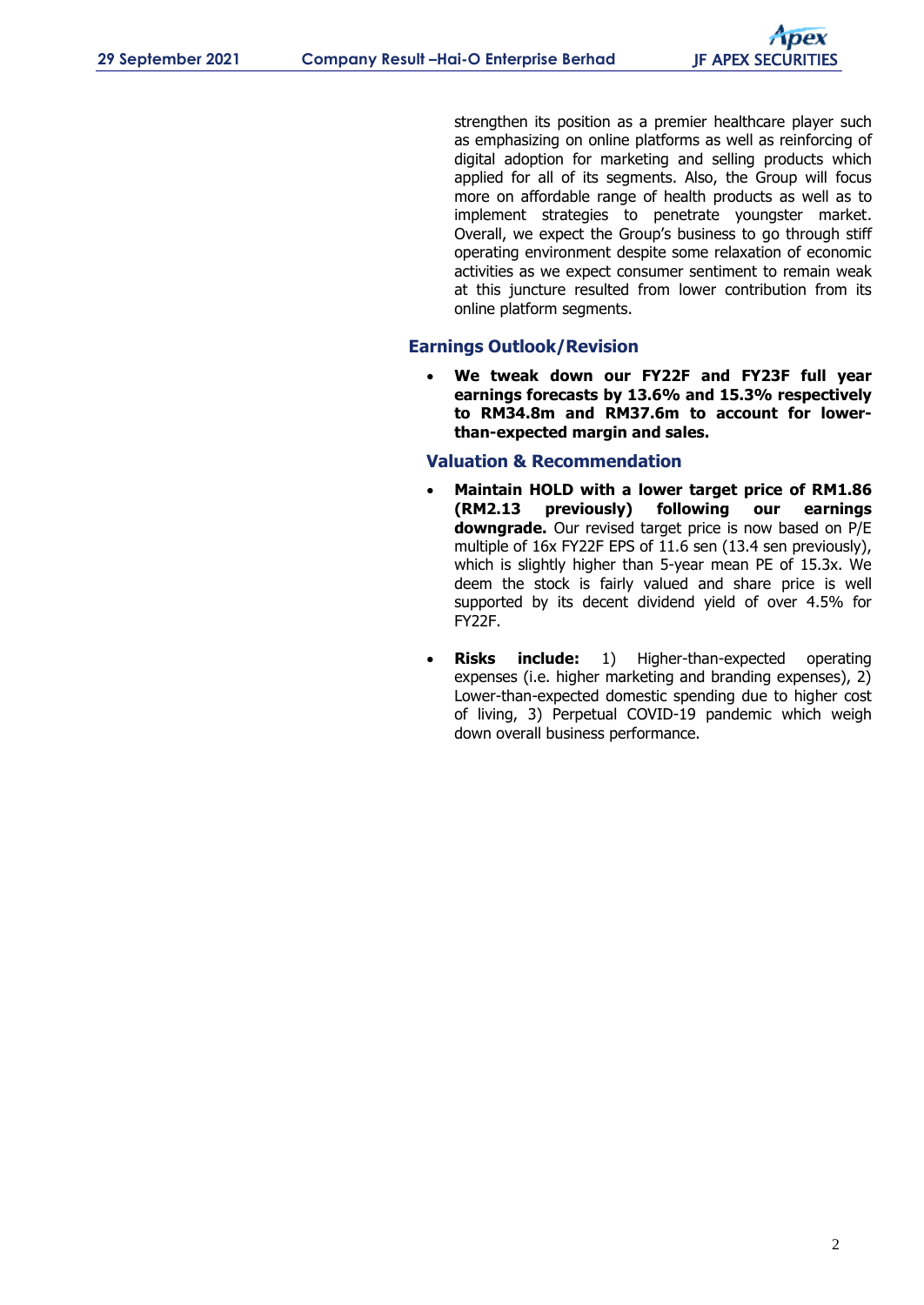| Year ended 30 April | <b>1QFY22</b> | 4QFY21 | <b>1QFY21</b> | QoQ      | YoY      |
|---------------------|---------------|--------|---------------|----------|----------|
|                     | RM'm          | RM'm   | RM'm          | %        | %        |
| Revenue             | 49.1          | 66.8   | 71.2          | $-26.5%$ | $-31.0%$ |
| Gross profit        | 20.8          | 26.8   | 26.1          | $-22.4%$ | $-20.3%$ |
| Operating profit    | 9.3           | 11.3   | 13.5          | $-17.7%$ | $-31.1%$ |
| <b>PBT</b>          | 9.4           | 11.4   | 13.7          | $-17.5%$ | $-31.4%$ |
| <b>PAT</b>          | 7.0           | 8.4    | 10.2          | $-16.7%$ | $-31.4%$ |
| Net profit          | 7.0           | 8.2    | 10.3          | $-14.6%$ | $-32.0%$ |
| Margin (%)          |               |        |               | ppts     | ppts     |
| Gross profit margin | 42.4%         | 40.1%  | 36.7%         | 2.2      | 5.7      |
| <b>EBIT margin</b>  | 18.9%         | 16.9%  | 19.0%         | 2.O      | 0.0      |
| PBT margin          | 19.1%         | 17.1%  | 19.2%         | 2.1      | $-0.1$   |
| PAT margin          | 14.3%         | 12.6%  | 14.3%         | 1.7      | $-0.1$   |
| Net profit margin   | 14.3%         | 12.3%  | 14.5%         | 2.O      | $-0.2$   |

# **Figure 1: Quarterly Figures**

Source: Company, JF Apex

# **Figure 2: Revenue and PBT by division**

| Year ended 30 April | 1QFY22 | 4QFY21 | 1QFY21 | QoQ       | YoY       |
|---------------------|--------|--------|--------|-----------|-----------|
|                     | RM'm   | RM'm   | RM'm   | %         | %         |
| Revenue             |        |        |        |           |           |
| <b>MLM</b> division | 30.0   | 39.4   | 49.3   | $-23.9%$  | $-39.1%$  |
| Wholesale division  | 10.8   | 16.1   | 13.2   | $-32.9%$  | $-18.2%$  |
| Retail division     |        | 10.2   | 7.9    | $-28.4%$  | $-7.6%$   |
|                     | 7.3    |        |        |           |           |
| <b>PBT</b>          |        |        |        |           |           |
| <b>MLM</b> division | 6.2    | 6.3    | 10.0   | $-1.6%$   | $-38.0\%$ |
| Wholesale division  | 1.4    | 2.7    | 2.9    | $-48.1\%$ | $-51.7%$  |
| Retail division     | 0.4    | 0.7    | 0.1    | $-42.9%$  | 300.0%    |
|                     |        |        |        |           |           |
| PBT margin (%)      |        |        |        | ppts      | ppts      |
| <b>MLM</b> division | 20.7%  | 16.0%  | 20.3%  | 4.7       | 0.4       |
| Wholesale division  | 13.0%  | 16.8%  | 22.0%  | $-3.8$    | -9        |
| Retail division     | 5.5%   | 6.9%   | 1.3%   | $-1.4$    | 4.2       |

Source: Company, JF Apex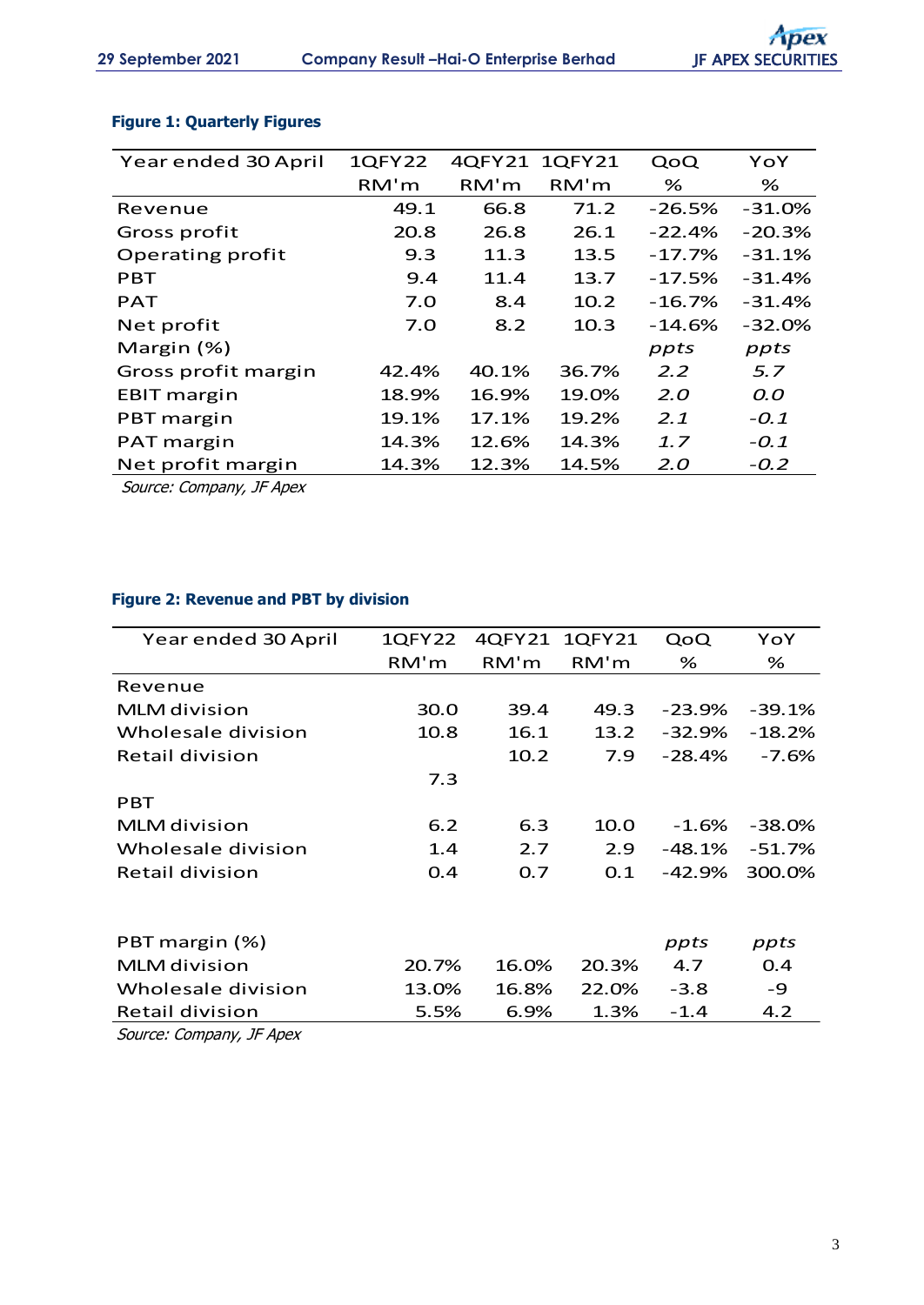# **Figure 3: Financial Summary**

| <b>FY18</b> | <b>FY19</b> | <b>FY20</b> | <b>FY21</b>       | FY22F      | FY23F             |
|-------------|-------------|-------------|-------------------|------------|-------------------|
| <b>RMm</b>  | <b>RMm</b>  | <b>RMm</b>  | <b>RMm</b>        | <b>RMm</b> | <b>RMm</b>        |
| 461.8       | 328.4       | 255.2       | 271.4             | 268.4      | 272.6             |
| 162.2       | 126.2       | 99.2        | 105.0             | 104.3      | 106.6             |
| 97.6        | 62.2        | 43.1        | 53.4              | 48.0       | 50.7              |
| 99.0        | 63.4        | 41.5        | 52.3              | 48.1       | 50.9              |
| 75.1        | 47.5        | 32.3        | 38.9              | 34.6       | 37.4              |
| 75.4        | 47.7        | 32.6        | 39.2              | 34.8       | 37.6              |
|             |             |             |                   |            |                   |
| 35.1%       | 38.4%       | 38.9%       | 38.7%             | 38.9%      | 39.1%             |
| 21.1%       | 18.9%       | 16.9%       | 19.7%             | 17.9%      | 18.6%             |
| 21.4%       | 19.3%       | 16.3%       | 19.3%             | 17.9%      | 18.7%             |
| 16.3%       | 14.4%       | 12.7%       | 14.3%             | 12.9%      | 13.7%             |
| 16.3%       | 14.5%       | 12.8%       | 14.4%             | 13.0%      | 13.8%             |
|             |             |             |                   |            |                   |
| 14.3%       | $-28.9%$    | $-22.3%$    | 6.3%              | $-1.1%$    | 1.5%              |
| 22.1%       | $-22.2%$    | $-21.4%$    | 5.8%              | $-0.7%$    | 2.2%              |
| 26.8%       | $-36.0%$    | $-34.5%$    | 26.0%             | $-8.0%$    | 5.7%              |
| 26.9%       | $-36.8%$    | $-31.9%$    | 20.4%             | $-11.1%$   | 8.0%              |
| 27.2%       | $-36.7%$    | $-31.7%$    | 20.2%             | $-11.2%$   | 7.9%              |
|             |             |             |                   |            |                   |
| Net cash    |             |             |                   | Net cash   | Net cash          |
| 19.0%       | 13.1%       | 9.0%        | 10.6%             |            | 11.0%             |
| 23.6%       | 14.9%       | 10.5%       | 12.1%             | 12.5%      | 13.0%             |
| 25.1        | 15.9        | 10.9        | 13.1              | 11.6       | 12.5              |
| 0.08        | 0.13        | 0.18        | 0.15              | 0.17       | 0.16              |
| 0.20        | 0.13        | 0.10        | 0.09              | 0.09       | 0.10              |
| 0.8%        | 0.8%        | 0.9%        | 0.7%              | 0.8%       | 0.8%              |
| 10.0%       | 6.5%        | 5.0%        | 4.5%              | 4.5%       | 5.0%              |
|             |             |             | Net cash Net cash |            | Net cash<br>10.0% |

Source: Company, JF Apex